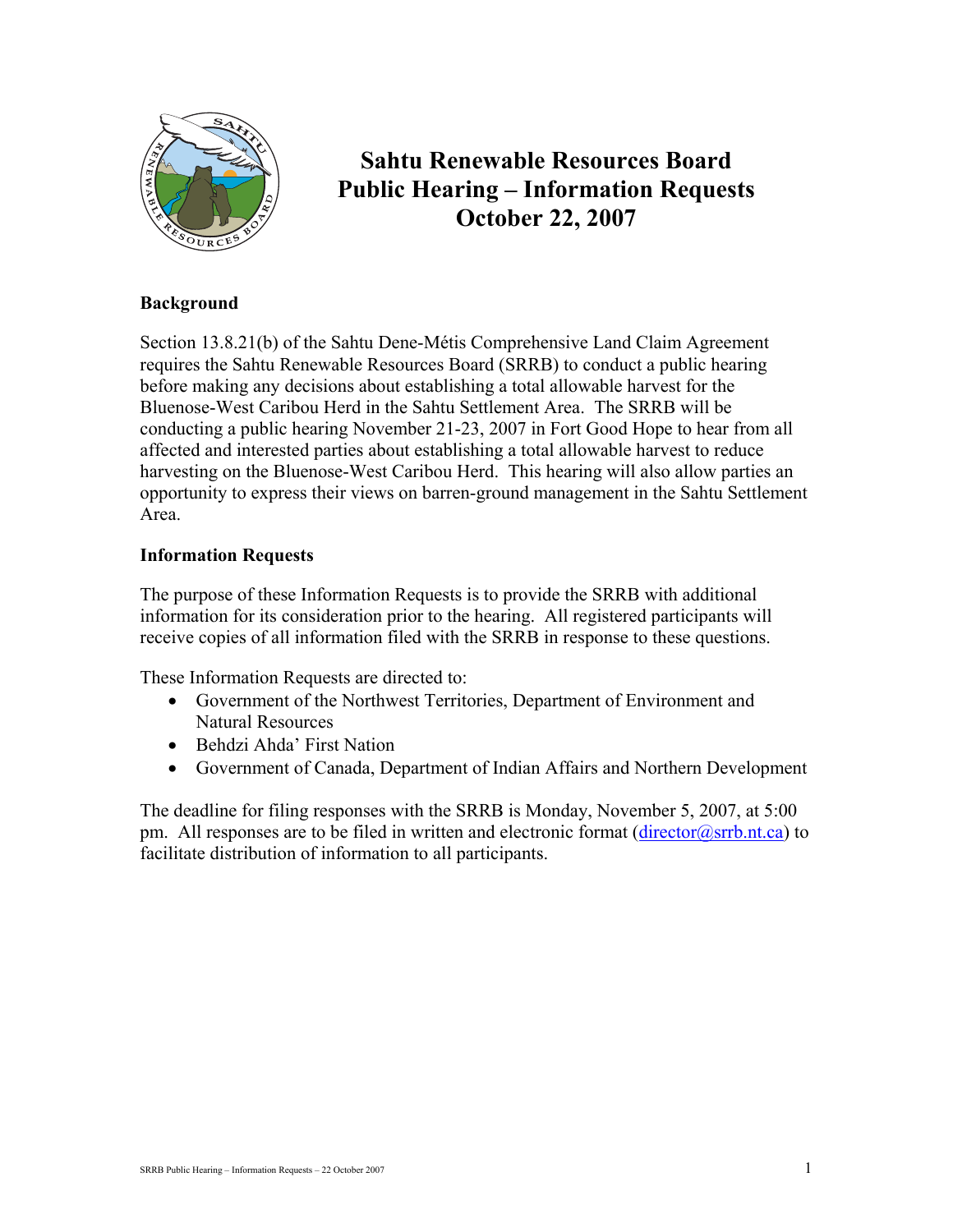# **IR Number: 1.1**

# **To: Government of the Northwest Territories, Department of Environment and Natural Resources (ENR)**

## **Subject: Barren-ground Caribou Management**

## *Preamble*

In September 2005 & 2006, ENR presented the Barren-Ground Photo-census Survey results to the SRRB and the community Renewable Resource Councils. ENR recommended that overall harvest be reduced and to concentrate harvest on bulls only.

## *Request*

- 1. Please describe, in detail, all management actions that ENR considered as options for assisting the Bluenose-West Caribou Herd to recover.
- 2. ENR biologists indicated that the current harvest levels, particularly adult females, are not sustainable and recommends harvest should not exceed 3% of 2006 herd size. What is ENR's rationale for the 3% level? If the recommended level is incorporated, what is the timeframe for the slow or reverse in decline in the herd? If the recommended level is not incorporated, in your view, what are the impacts to the herd?
- 3. Please provide a life table, or other accepted population modelling technique, using the proposed total allowable harvest and standard demographic parameters such as cohort based natality and mortality (either known or estimated) to predict possible future growth rates of the Bluenose-West Caribou Herd and when the herd size could be expected to return to 2000 levels.
- 4. Please describe what options exist for implementing mandatory reporting of harvest by subsistence and resident harvesters.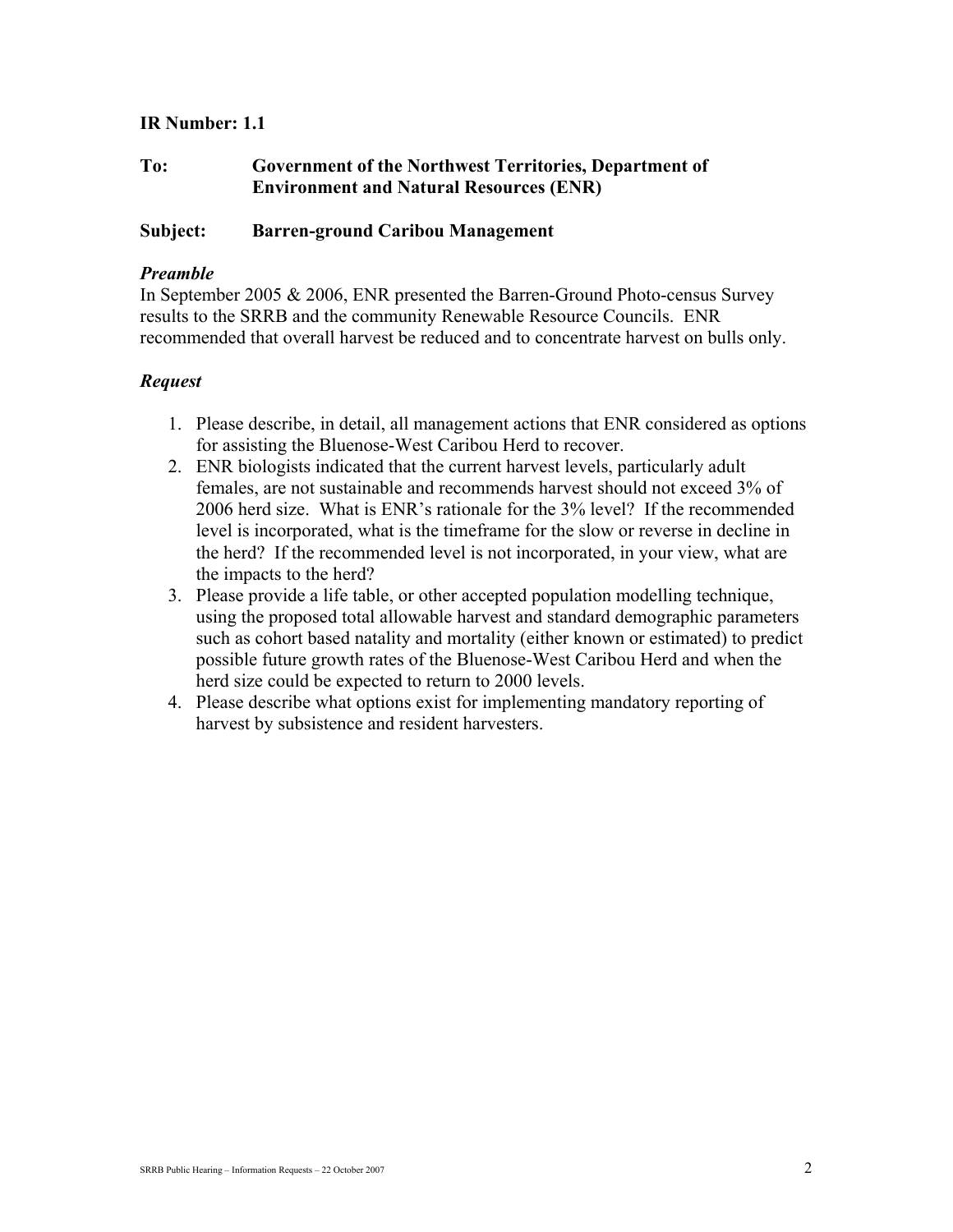# **IR Number: 1.2**

**To: Behdzi Ahda' First Nation** 

# **Subject: 2006 Colville Lake Caribou Survey**

## *Preamble*

In its letter of 15 January 2007 to the Minister of ENR, the Ayoni Keh Land Corporation states that the community of Colville Lake conducted its own caribou count in the fall of 2006. The results challenge the numbers released by ENR for the Bluenose-West Caribou Herd.

## *Request*

- 1. Please provide the caribou survey results collected by the Behdzi Ahda' First Nation in Fall 2006.
- 2. Please explain, in detail, the methodology used to obtain the survey results described in question one.